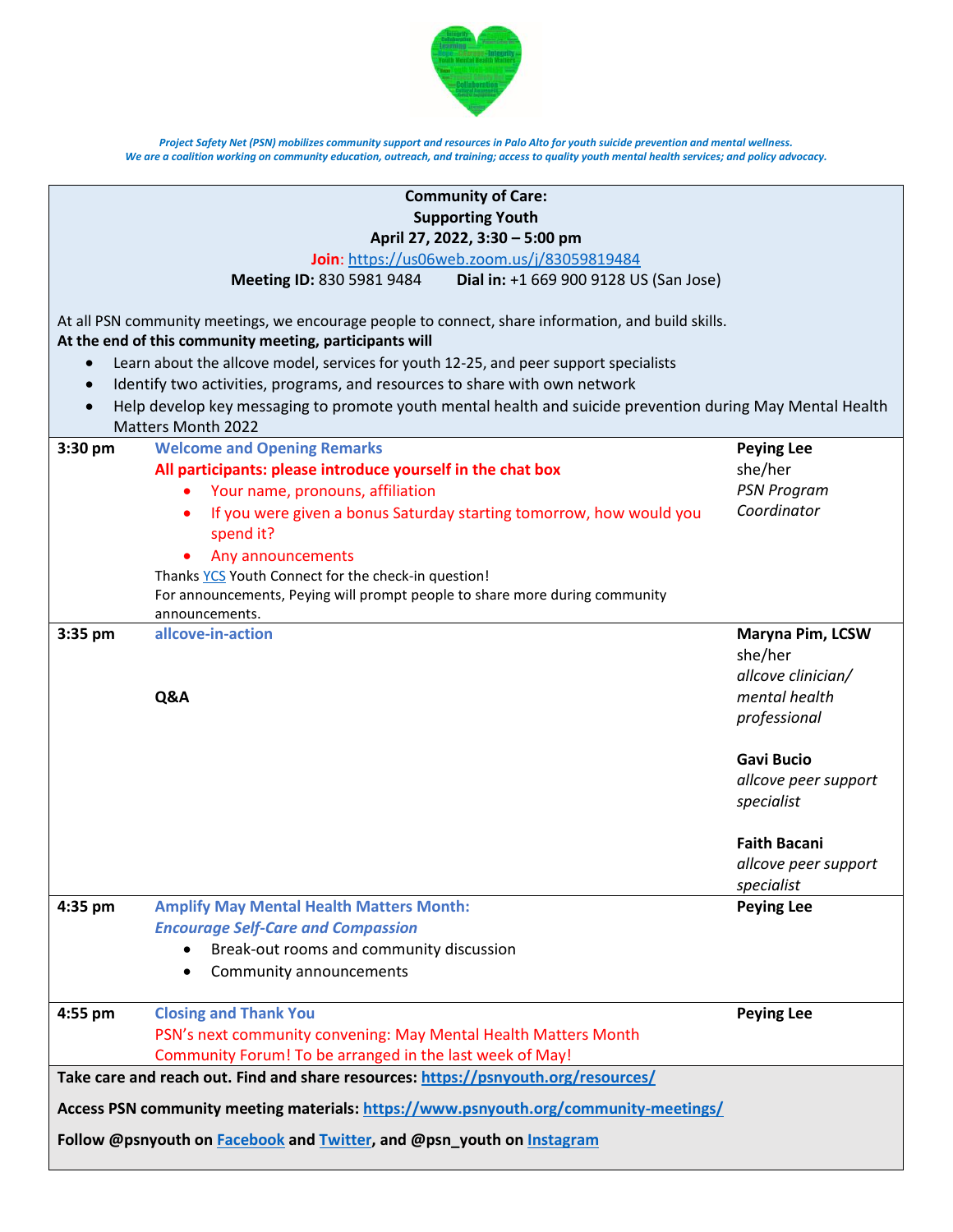

## **Draft!**

## **Notes from 4-27-22 PSN Community Meeting**

## **Break-out Rooms and Community Discussion**

PSN's Community Outreach, Training, Education (COTE) Collaborative Action Team recommends key messages to promote during May Mental Health Matters Month 2022 to include:

- Elevate the importance of checking in on your own mental health and wellbeing
- Acknowledge feelings of burn-out, stress, and pressure to move forward and always be on
- Encourage slowing down and "being" instead of being action-oriented
- Name that you don't always have to be productive
- Extend compassion to yourself and practice self-care
- 1. What key messages would you recommend that PSN and the community share throughout May Mental Health Matters Month 2022?

PSN's COTE CAT also came up with some questions for young people and community to ask for a self-check-in and mental health reflection!

- **Youth:** If you were given a bonus Saturday starting tomorrow, how would you spend it?
- **Adults:** What is one of your daily self-care practices? If there's something in the way of doing self-care, what needs to happen for you to practice self-care?
- 2. What is a question youth and community member can ask themselves for a self-check-in and mental health reflection?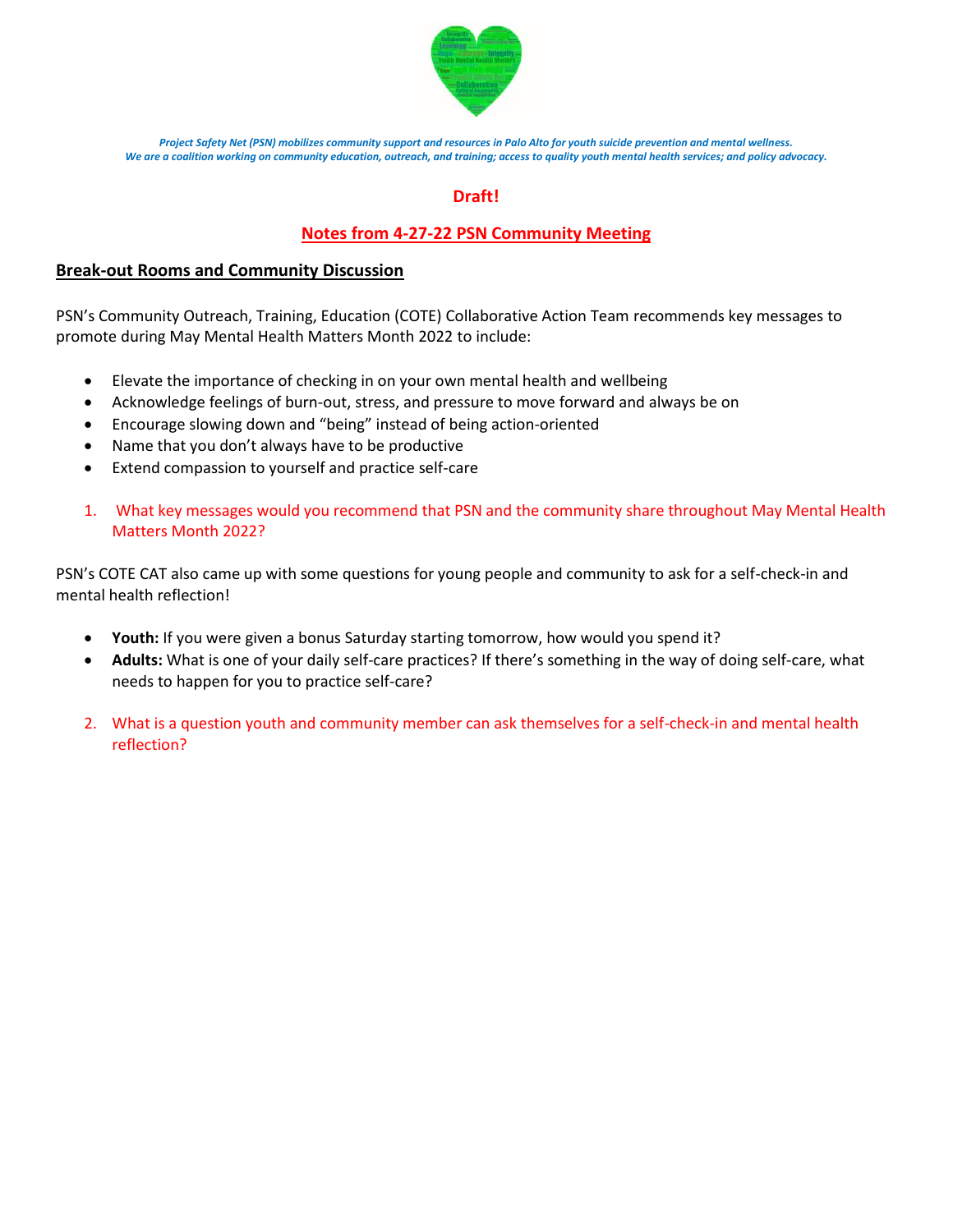

## **List of Community Announcements (DRAFT)**

What are you planning to do to celebrate May Mental Health Matters Month 2022?

| Time                      | Description                                                                                                                                                                                                                                                          | Hosts and partners                                                         |
|---------------------------|----------------------------------------------------------------------------------------------------------------------------------------------------------------------------------------------------------------------------------------------------------------------|----------------------------------------------------------------------------|
| All month                 | <b>Innovation Tournament</b><br>Community generated ideas and strategies for youth mental<br>health promotion and suicide prevention in Santa Clara County.<br>In this next survey, you can rate the importance of these ideas!<br>\$10 gift card for participation. | Palo Alto University and Project<br>Safety Net                             |
| All month                 | San Mateo County May Mental Health Matters Month 2022<br>In-person and virtual events for education and advocacy.                                                                                                                                                    | San Mateo County and<br>community partners                                 |
| All month<br>self-paced   | <b>LivingWorks Start Suicide Prevention Training</b><br>Free, self-paced online suicide prevention training to learn to<br>identify indicators of suicide thoughts, ask confidently and<br>clearly about suicide, and connect individuals to resources.              | Santa Clara County Suicide<br>Prevention Program and Project<br>Safety Net |
| April to June<br>2022     | To Be Honest Book Club<br>You may know To Be Honest for its Art contest and podcasts<br>encouraging young people 14-25 to speak openly about mental<br>health and seek support! To Be Honest now has a book club!                                                    | A program of Momentum for<br>Health                                        |
| 5/1<br>$10:30 - 3:00$ PM  | TransformAsian2022: Breaking the Cycle<br>2 <sup>nd</sup> conference focused on the power of change and the<br>importance of celebrating recovery. Topics speak to<br>destigmatizing mental health issues important to Asian<br>communities.                         | Asian Mental Health Collective                                             |
| 5/4<br>$3:30 - 5:00$ PM   | Youth Advocacy Day - youth-only<br>Teens meet with decision makers in California Legislature.<br>Previous teen survey showed interest in climate change,<br>voting rights, and youth mental health.                                                                  | JFCS Center for Children and<br>Youth                                      |
| 5/7<br>10:00 AM           | May Fete Parade and Fair - in-person<br>Stop by and say hello to Project Safety Net, allcove, and<br>city teen services!                                                                                                                                             | Kiwanis Club of Palo Alto and<br>City of Palo Alto                         |
| 5/11<br>$12:00 - 1:00$ PM | <b>Discover ACS</b><br>Get to know ACS and its life-changing programs.                                                                                                                                                                                               | <b>Adolescent Counseling Services</b>                                      |